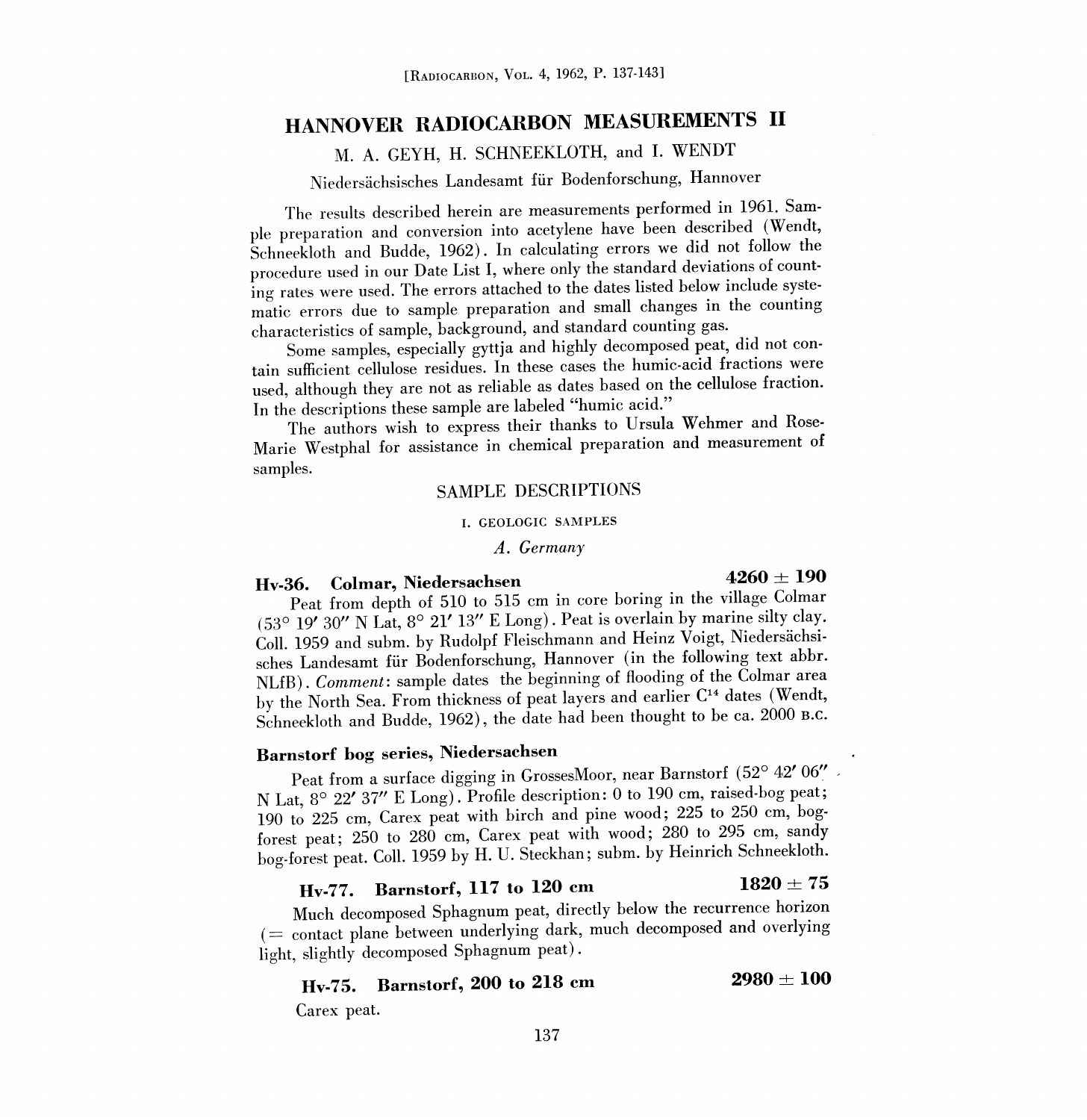### Hv-76. Barnstorf, 244 to 248 cm  $2960 \pm 80$

Bog forest peat. Comment: Hv-75 dates the Carpinus immigration and the last Corylus maximum in the region. Hv-76 dates the beginning of bog growth and immigration of Fagus. Hv-77 dates the recurrence horizon of GrossesMoor. and the beginning of grain cultivation. There are no discrepancies between our dates and the pollen investigations of Schneider and Steckhan (1962).

# Hv-112. Lathen, Niedersachsen  $2200 \pm 80$

Humic acid fraction from humic soil with 3.8% organic matter from 65 to 70 cm depth  $(52^{\circ} 50' 30'' N \text{ Lat}, 7^{\circ} 12' 8'' \text{ E Long})$ . The profile shows a fossil podsolic soil at 64 to 70 cm depth below a recent podsolic soil at the surface. Coll. 1958 and subm. by Rudolf Lüders, NLfB. Comment: pollen content shows the sample probably belongs to the end of the Atlantic Period (Zone VII of Firbas, 4000-2500 B.C.). The results are discussed by Lüders (1961).

### Hv-129. Isernhagen, Niedersachsen 1900  $+ 70$

Roots from 75 to 130 cm depth in a digging in the village Isernhagen near Hannover (52° 28' 30" Lat, 9° 45' 52" E Long). Coll. 1960 and subm. by H. D. Lang, NLfB. Comment: a silty clayey layer above the roots was deformed, probably by freezing during early Dryas time. The roots were sup-<br>posed to have belonged to vegetation that grew in the Allerod layer. Date, much to young for Alleröd, is maximum for eolian sand, which overlies the deformed section.

# Weisses Moor series, Niedersachsen

Peat from borings and peat diggings from the raised bog Weisses Moor near the village Kirchwalsede. Coll. 1960 and subm. by Heinrich Schneekloth. Samples date a recurrence horizon and characteristic features of pollen diagram.

### Hv-135. Weisses Moor 13, 85 to 90 cm 990 + 90

(53° 3' 20" N Lat, 9° 23' 35" E Long). Humic acid from slightly decomposed Sphagnum peat, 200 cm thick, overlying Scheuchzeria-cuspidata peat and Carex-bog-forest peat.

**Hv-137.** Weisses Moor 13, 215 to 225 cm  $1560 \pm 90$ <br>Humic acid from Scheuchzeria-cuspidata peat from the same boring as Hv-135. Comment: Hv-137 dates beginning of growth of light peat (lower part of Zone XI of Overbeck; see Schneekloth, 1962). Hv-135 dates beginning of intensive human settlement. According to Schneekloth (1962) settlement became important in the early Middle Ages.

# Hv-139. Weisses Moor 37, 70 to 80 cm  $2190 \pm 150$

(53° 3' 35" N Lat, 9° 21' 50" E Long). Peat from 70 to 80 cm depth. In the profile 80 cm of slightly decomposed Sphagnum peat covers 70 cm of strongly decomposed Sphagnum peat.

Hv-139 a. Weisses Moor 37, humic acid  $1800 \pm 110$ Humic-acid fraction from Hv-139.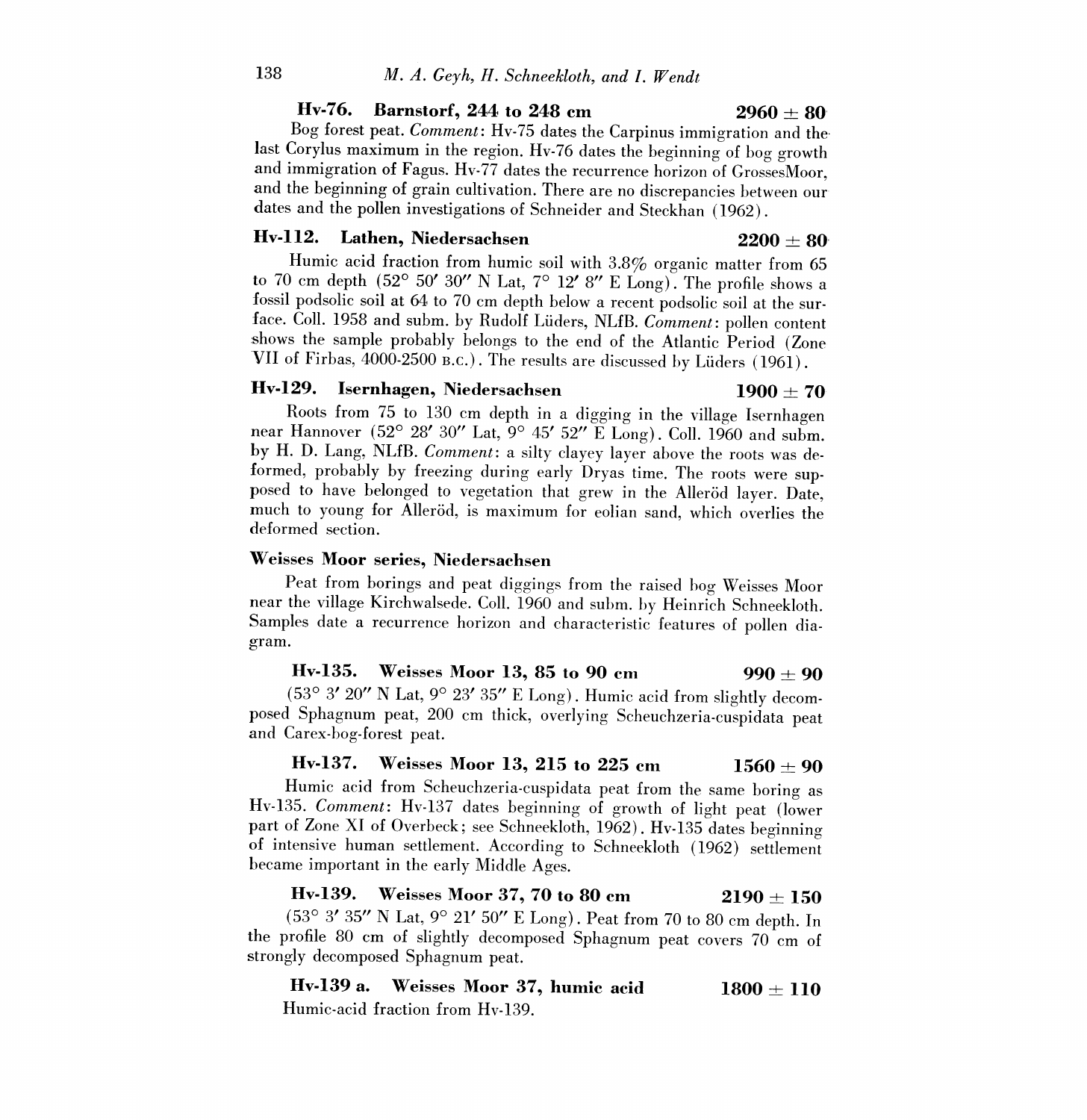# Hv-140. Weisses Moor 6, 100 to 110 cm  $1870 \pm 100$

 $(53^{\circ}$  3' 25" N Lat, 9° 24' 38" E Long). Humic acid from peat from 100 to 110 cm depth. In the profile 110 cm of slightly decomposed Sphagnum peat covers 70 cm of strongly decomposed Sphagnum peat. Comment: humic-acid dates seem to establish that the recurrence horizon is of uniform age throughout the bog. The pollen study (Schneekloth, 1962) suggests that Hv-139 could be somewhat older than Hv-140. The different values for Hv-139 show that the discrepancy may result from contamination by younger humic acid.

# Hv-128. Liebenau, Niedersachsen  $1875 \pm 115$

Wood of a man-made bank protection from 200 cm depth in a surface digging near the town Liebenau ( $52^{\circ}$  36' 57" N Lat,  $9^{\circ}$  8' 26" E Long), collected in river gravel beneath floodplain alluvium. Coll. 1960 and subm. by Konrad Richter, NLfB. Comment: date points to beginning of sedimentation of floodplain alluvium and sheds light on the history of human settlement. See also sample Hv-15, 1550  $\pm$  80, in Wendt, Schneekloth and Budde, 1962.

# Hv-134. Badbergen, Niedersachsen  $12{,}600 \pm 240$

Silty sand with remnants of vegetation from 420 cm depth from Sandmann sand pit near Badbergen (52° 38' 00" N Lat, 7° 58' 28" E Long). Coll. 1960 and subm. by Konrad Richter. Comment: pollen study by H. Schneekloth shows horizon at 310 cm belongs to the Younger Dryas (ca. 8500 B.C.).

# Hv-98-99-90. Kiel, Schleswig-Holstein  $11,270 \pm 130$

Birch and willow wood from 22.35 to 26.30 m depth in core boring in Kiel Harbor, near Kiel Castle (54° 19' 40" N Lat, 10° 8' 51" E Long). Wood from three samples was combined before pretreatment. The profile shows marine sediments down to 20 m depth, above interbedded gravel, sand, and gyttja. Coll. 1959 and subm. by Alfred Ducker, Geol. Landesamt Schleswig-Holstein. Comment: samples date one or more interstadials of the last (Weichsel) glaciation.

### Viel-Moor series, Sehleswig-Holstein

Peat from surface diggings in the raised bog Viel-Moor, near Barnstedt  $(53^{\circ}$  47' 00" N Lat, 9° 51' 36" E Long). The profile shows two sequences of strongly decomposed below slightly decomposed Sphagnum-peat, i.e. there are two recurrence horizons. Coll. 1960 by F. R. Averdieck; subm. by Alfred Dücker.

#### Hv-93. Viel-Moor, 84 to 90 em  $1410 \pm 110$

Peat from 6 cm above the upper recurrence horizon.

# Hv-94. Viel-Moor, 91 to 98 cm  $1550 \pm 110$

Peat from 7 cm below the upper recurrence horizon. Comment: samples are correlated by pollen with the upper part of Zone IX of Firbas. The stratigraphy of Viel-Moor is given by Averdieck (1957).

# Hv-95. Viel-Moor, 111 to 117 cm  $1775 \pm 115$

Peat from 6 cm above the lower recurrence horizon.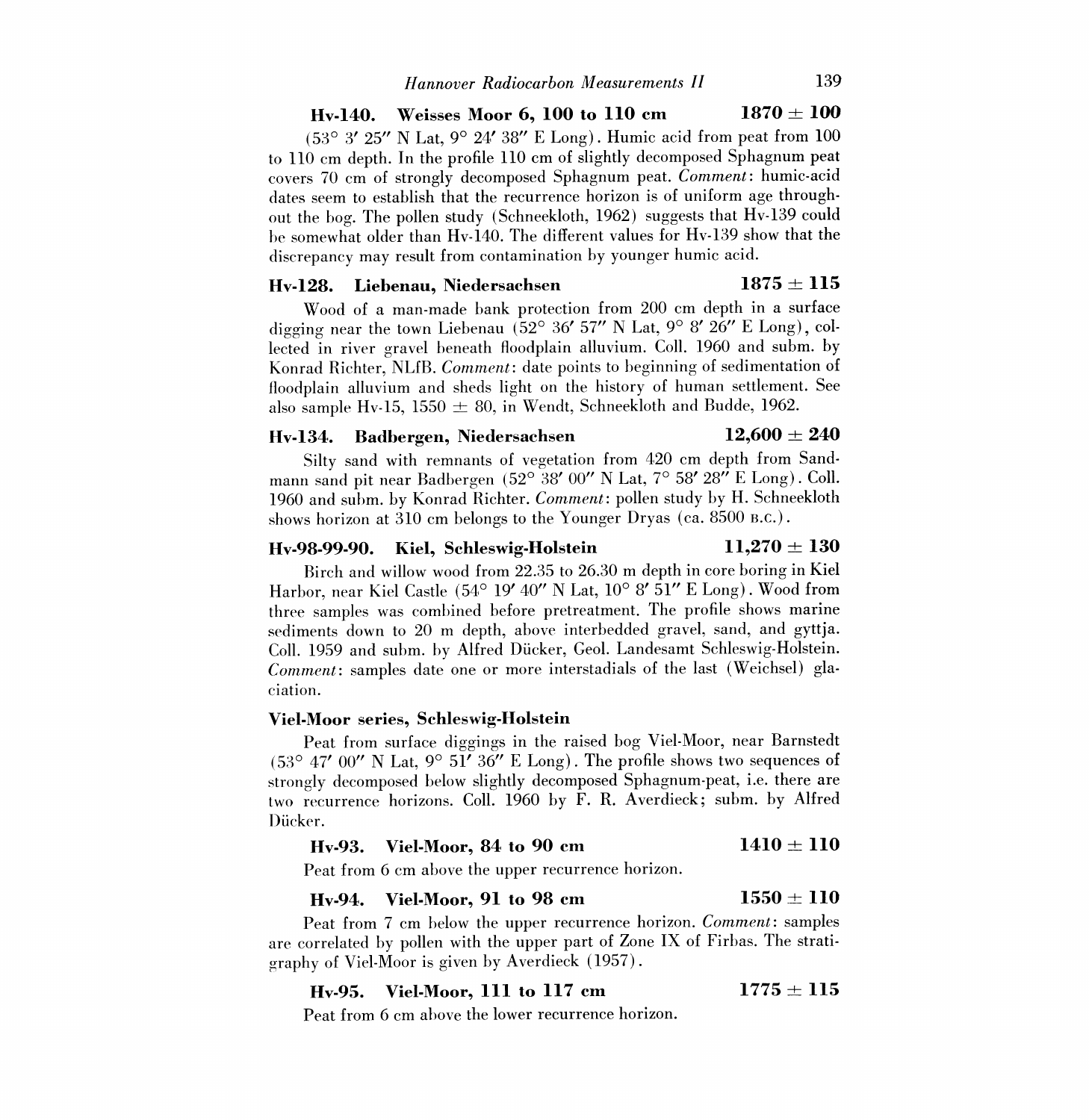# Hv-96. Viel-Moor, 123 to 129 cm  $1800 \pm 115$

Peat from 6 cm below the lower recurrence horizon. Comment: samples are correlated by pollen with the middle part of Zone IX of Firbas. Dates do not conflict with the concept of Overbeck et al. (1957) as to the ages of recurrence horizons in North Germany or with the special investigations of the age of the recurrence horizon of Wittmoor near Hamburg by Averdieck and Münnich (1957).

### Miele series, Sehleswig-Holstein

Peat and gyttja from borings in the Miele River area. Coll. 1959 by F. R. Averdieck; subm. by Alfred Dücker. Samples date various phases of flooding of the Miele area by the North Sea.

# Hv-71. Fiel  $2370 \pm 90$

(54° 8' 25" N Lat, 9° 8' 13" E Long). Gyttja from 86 to 95 cm below surface, underlain and overlain by marine clay beneath surface peat.

# Hv-65. Bargenstedt, 40 to 47 cm  $1850 \pm 120$

 $(54^{\circ}$  6' 46" N Lat, 9° 7' 22" E Long). Humic acid from Phragmites peat from 40 to 47 em depth, underlain and overlain by marine clay.

# Hv-66. Bargenstedt, 56 to 62 cm  $2280 \pm 100$ Clayey gyttja from 56 to 62 cm below surface in the same boring as Hy-65.

# Hv-67. Volkerswurth-Süd, 47 to 54 cm  $2250 \pm 120$

(54° 8' 30" N Lat, 9° 6' 29" Long). Gyttja from 47 to 54 cm below sur-<br>face, underlain and overlain by marine clay.

Hv-67 a. Volkerswurth-Süd, 47 to 54, humic acid  $1680 \pm 90$ Humic-acid fraction of Hv-67.

# Hv-68. Volkerswurth-Süd, 40 to 45 cm  $1820 \pm 100$

Humic acid from Phragmites peat from 40 to 45 cm depth in the same boring as Hv-67.

# Hv-69. Volkerswurth-Süd, 58 to 63 cm  $1870 \pm 130$

Humic acid from gyttja from 58 to 63 cm depth in the same boring as Hy-67. Comment: samples of the Miele series date a penultimate marine submergence ( $u_2$  of Dechend, 1956). Hv-66 and Hv-67 agree with expectation. Humic acid samples seem to be too young.

### Hv-159. Langenau, Baden-Württemberg  $2300 \pm 105$

Wood from a gravel pit, 4 m depth (48° 26' 14" N Lat, 10° 6' 11" E Long). The profile shows a stump horizon at 4 cm below surface, overlain by gravel with humic inclusions and underlain by gravel. Coll. 1960 and subm. by Paul Groschopf, Geol. Landesamt Baden-Württemberg. Comment: at 450 cm beneath the floodplain of the Iller River, in the Ulm district, an extensive hori zon with stumps and peat occurs. Pollen study suggested a late Neolithic or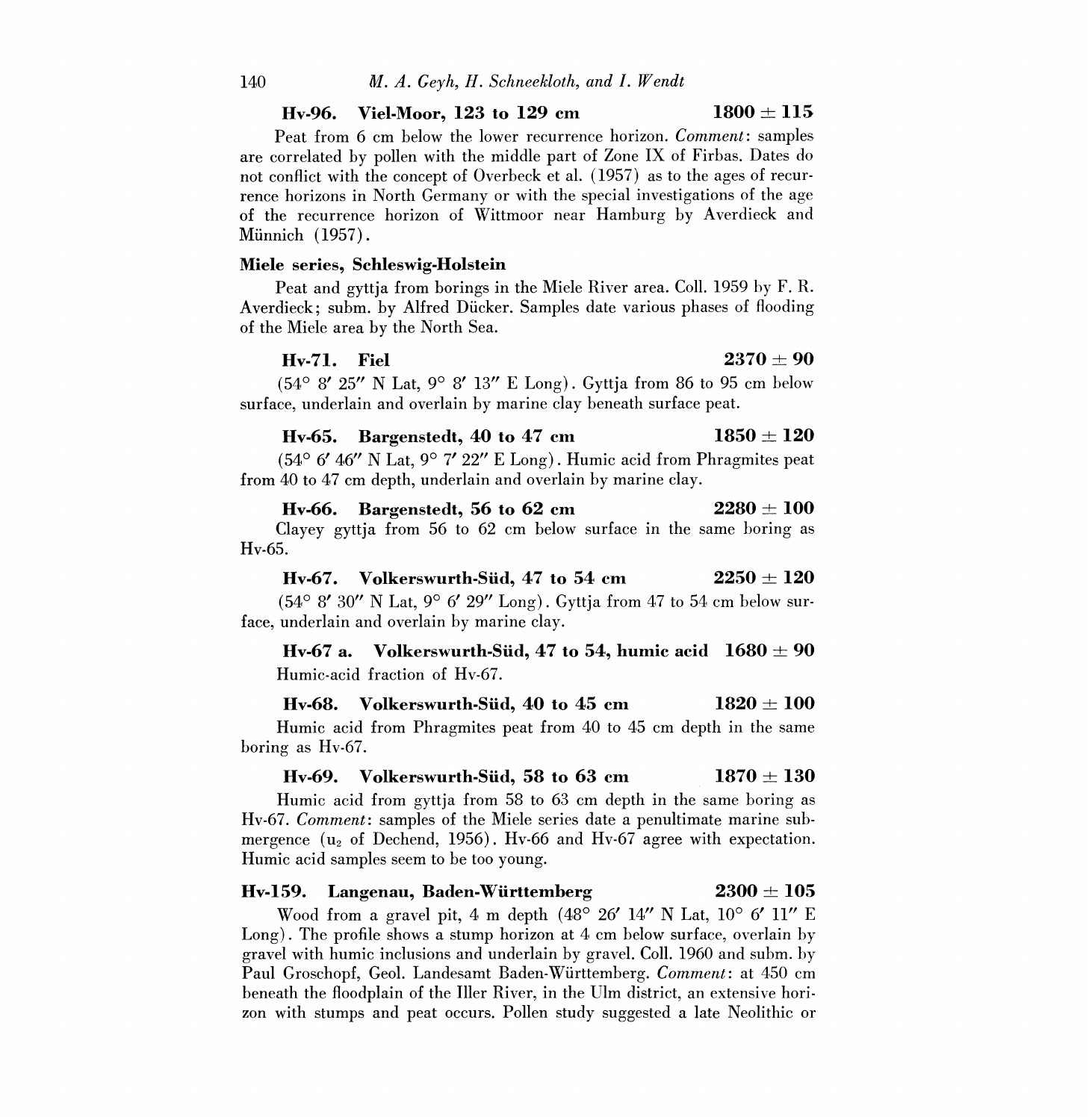Bronze Age correlation. The result has been confirmed by other investigations (Graul and Groschopf, 1952).

Hv-160. Plüderhausen, Baden-Württemberg  $3140 \pm 100$ Wood from a gravel pit, 260 cm depth (48° 47' 16" N Lat, 9° 36' 29" E Long). Coll. 1960 and subm. by Eugen Eisenhut, Geol. Landesamt Baden-Wurttemberg. Comment: dates floodplain sediments of Rems River. Although younger than expected, the date compares with Hv-161, below.

# Hv-162. Weissach, Baden-Württemberg  $1630 \pm 105$

Wood from H. Gauger excavation (48° 48' 16" N Lat, 8° 51' 2" E Long), 230 cm depth beneath clayey silt. Coll. 1960 and subm. by Eugen Eisenhut. Comment: dates the basement of a valley.

# Hv-165. Friedrichshafen, Baden-Württemberg  $2980 \pm 100$

Wood below diocesan building foundation, Friedrichshafen (47° 39' 23" N Lat,  $9^{\circ}$  29' 51" E Long), 4 m depth, from sand and gravel below water table. Coll. 1961 and subm. by Paul Groschopf. Comment: dates sand and gravel sedimentation related to postglacial lake-level fluctuation of the Boden see.

# Hv-161. Regensburg (city), Bayern  $3270 \pm 100$

Wood from oak stump at 5 m depth, beneath sand and gravel of Donau River floodplain (49° 0' N Lat, 12° 7' E Long). Coll. 1959 and subm. by Paul Groschopf. *Comment*: as stratigraphic position is similar to Hv-159, an age of ca. 2000 yr was predicted. Evidently postglacial river sedimentation has not been uniform.

# B. Poland

# Hv-122. Kruklin Lake, Gizycko  $11,390 \pm 210$

Wood from a fossiliferous soil horizon, 35 to 40 cm depth (45° 3' 30" N Lat,  $21^{\circ}$  54' 0" E Long). The sandy and gravelly sample layer, which for 100 yr has lain above the water level of the lake, is covered successively by 30 cm of lake clay and 32 cm of lacustrine chalk with shells. Coll. 1960 by Stasiak Jadwiga; subm. by Edmund Rutkowsky, Inst. Geol., Warszawa. Comment: pollen study of the sample horizon by Boriosko Duzakowa indicated Pleisto- cene or early Holocene Age, in agreement with the date.

# Hv-123. Laska near Brusy  $9680 \pm 190$

Gyttja, noncalcareous, from a core boring (53° 57' 22" N Lat,17° 32' 18" E Long). Coll. 1960 by Wadislaw Sonina; subm. by Edmund Rutkowsky. Comment: pollen study by Boriosko Duzakowa predicted an age of not more than 10,000 yr.

### Hamernia series, Poland

Peat from a core boring from Hamernia near Jaroslaw (55° 5' N Lat, 22° 58' E Long), overlain by sand and gravel and underlain by gyttja and clay. Coll. 1960 by Kazimiera Mamakowa; subm. by Edmund Rutkowsky.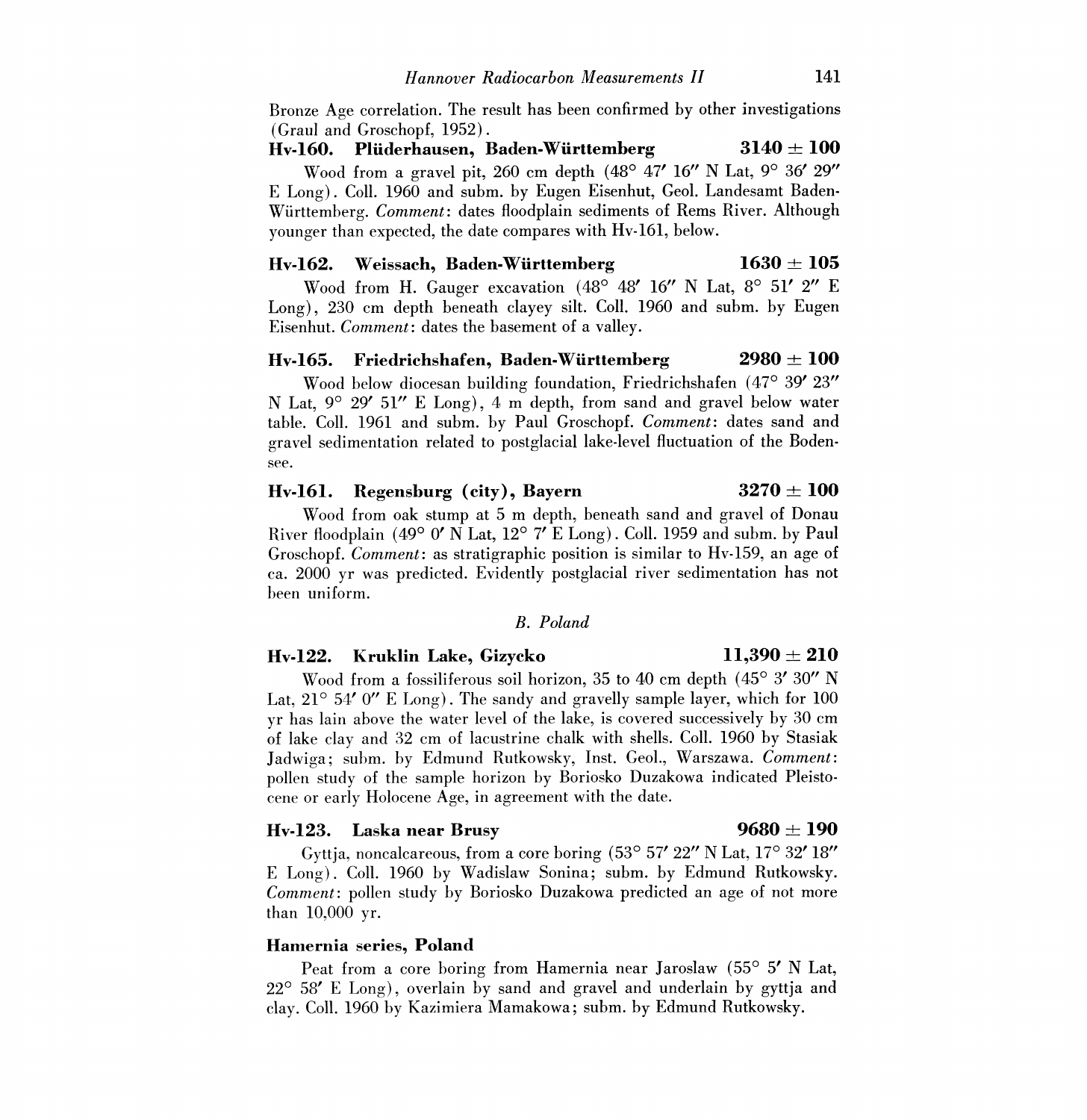Hv-171. Hamernia I  $>30,000$ 

Sandy peat from 180 to 187 cm depth.

### Hv-172. Hamernia II  $>30,000$

Silty peat from 222 to 230 cm depth. Comment: the peat of Hamernia was classified by Szafer (1931) as being older Pleistocene, and by Rühle (1952) as being postglacial.

### II. ARCHAEOLOGIC SAMPLES

# Emsland Plaggenboden series, Niedersachsen

Humic sand from Plaggenboden layers (man-made layers) built by piling up, over centuries, the upper humic layer of the mineral soil dug from below a heath (Callunetum), to act as fertilizer. Coll. 1960 and subm. by Hans Fastabend, NLfB.

# Hv-141. Plaggenboden I  $2475 \pm 115$

Humic sand filling a ditch beneath a Plaggenboden near Engden (52° 23' 41" N Lat, 7° 9' 19" E Long), 55 to 60 cm depth.

# Hv-143. Plaggenboden II  $1300 \pm 110$

Humic sand from base of a Plaggenboden near Drievorden (52° 22' 37" N Lat, 7° 12' 32" E Long), 70 to 80 cm depth.

### Hv-145. Plaggenboden III  $1250 \pm 115$

Humic sand from base of a Plaggenboden near Leschede (52° 24' 18" N Lat,  $7^{\circ}$  10' 27" E Long),  $70$  to  $75$  cm depth. *Comment*: Raupach (1955) and Fastabend and Raupach (1961) believed the use of Plaggen to have begun later than A.D. 700. This is confirmed by our dates Hv-143 and Hv-145. Hv-141, from below the Plaggenboden, was expected to be considerably older. See also Niemeier (1959).

# Hv-146. Göttingen, chair the control of the control of  $\langle 90$

Wood from an ancient chair in the Museum of Göttingen, Niedersachsen. Subm. 1960 by E. F. Hellige, Mus. of Göttingen. *Comment*: dates a chair believed to be either a 13th Century object from the monastery of Pohlde, or a 19th Century imitation.

#### **REFERENCES**

Averdieck, F. R., 1957, Zur Geschichte der Moore and Walder Holsteins: Nova acta Leopoldina, Neue Folge, no. 130, v. 19, p. 1-52.

Averdieck, F. R., and Miinnich, K. 0., 1957, Palynologische Betrachtungen zur Siedlungsgeschichte im Norden Hamburgs unter Zuhilfenahme neiirer Datierungsmethoden: Hammaburg, v. 5, no. 11, p. 9-22, 4 pls.

Dechend, W., 1956, Der Ablauf der holozanen Nordsee-Transgression im oldenburgischostfriesischen Raum insbesondere im Gebiet von Jever i.0.: Geol. Jahrb., v. 72, p. 295.

Fastabend, H., and von Raupach, F., 1961, Zur Kenntnis der Plaggenböden in Nordwest-<br>deutschland: Geol. Jahrb., v. 78, p. 139.<br>Graul, Hans and Groschopf, Paul, 1952, Geologische und morphologische Betrachtungen<br>zum Illersc

[Augsburg].

Groschopf, P., 1961, Beiträge zur Holozänstratigraphie Südwestdeutschlands nach C<sup>14</sup>-<br>Bestimmungen: Geol. Jahrb. Landesamt Baden-W., v. 4, p. 137.